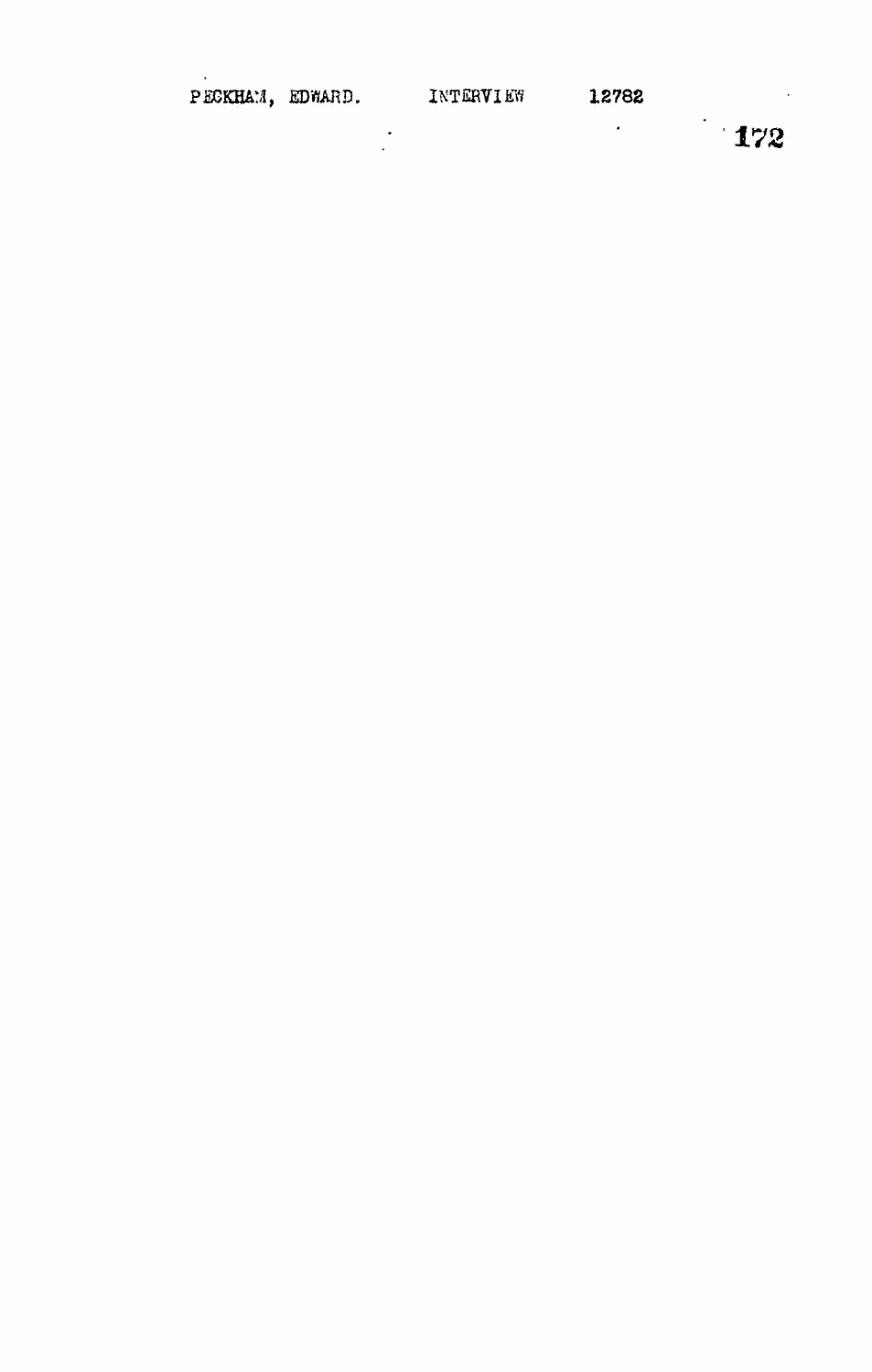**INPERVIEW.** 12782. PECKHAM, EDWARD. Nannie Lee Burns, Investigator. January 25, 1938.

> Interview With Edward Peckhem. 325 K Northwest, Miami, Oklahoma.

My father. Thomas Peckham. Wan-pe-mong-wan, meaning Running Water, was born in Louisburg, Kansás, in 1851. Here his parents died and he, with an older brother, William. came to the Peoria Nation in the Indian Territory in the year of 1868, when father was seventeen years old.

My mother Laura Paul. a white woman, was born in Greene County, Missouri, September 6, 1856, but soon moved with her parents and located seven miles east of Saneca, Missouri,. where she was raised and where she married my father. September 2, 1888. I, one of a family of three boys . d four girls, was born on the old homeplace near Peoria. Indian Terri-, tory, September 10, 1891.

FATHER'S EOYHOOD DAYS.

During his earlier years Father attended the schools near in Kansas and thus learned to write and speak good English which was very valuable to him in later years as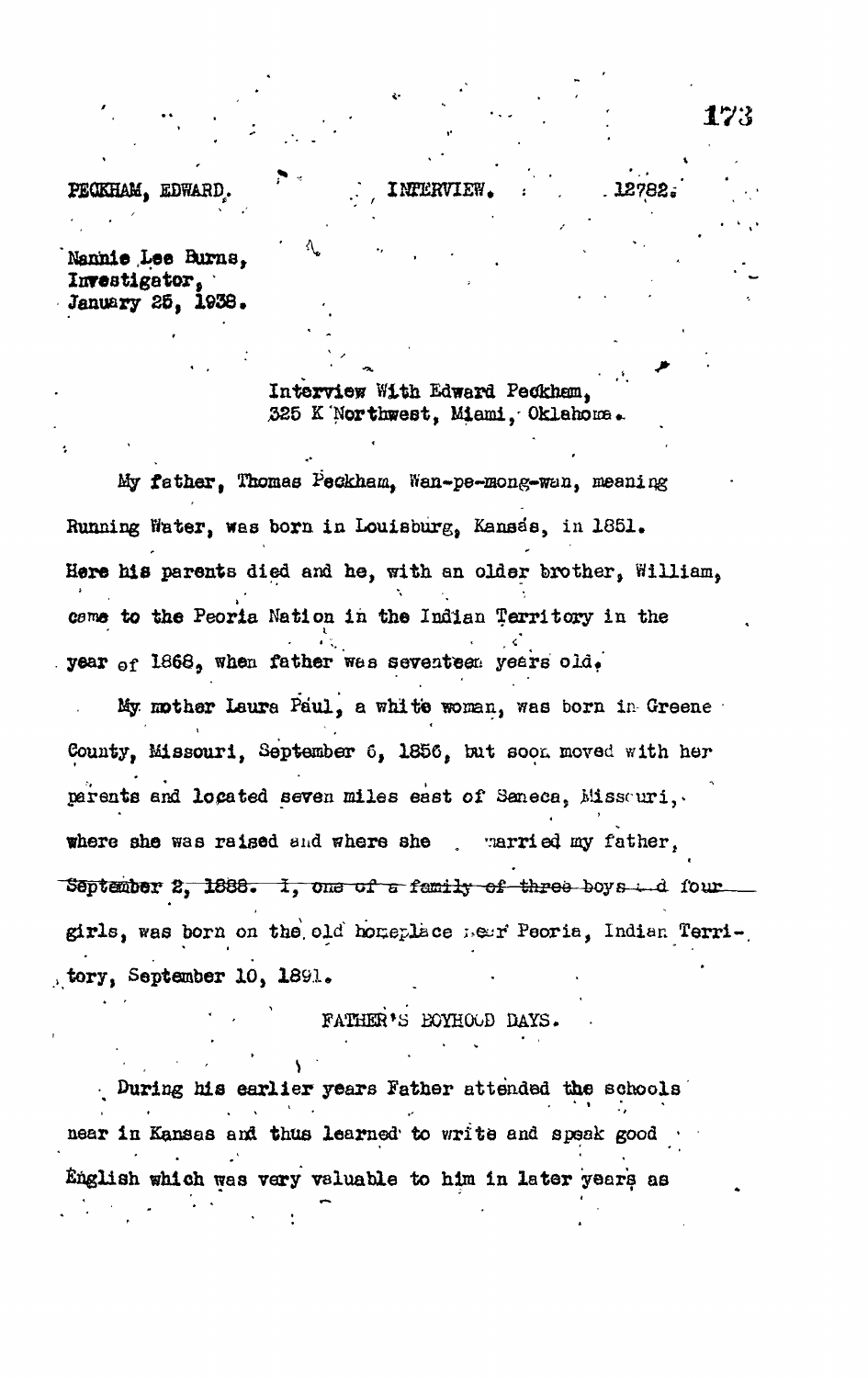$INTERV 18W - 1878S$ -2-

**.after the Peorias and their associated tribes' tha Weas, the Kafkaakias and the Piankeshaws settled in the** Indian Territory, he became their official interpreter and made several trips to Washington,  $D_0$  C<sub>2</sub>, with delegations of the tribes. When he cane to this country, **having no parents, he rustled for himself and foi\* many** years worked as a general help for the various farmers **and, during these years, acquired a wide knowledge of' tribal affairs as well as the way those around them lived.**

**When tho Peorias removed to their reservation hare «** from Eastern Kansas very few-of them had much means and most of them made the trip on horseback and carried what **belonged to them either in a"two-wheeled cart or in packs 'on additional mules and pqnies.**

**After their arrival, came the task of building a** permanent shelter. With the exception of perhaps a half **dozen houses, including the hcsna of uh« Chief and a very** few who had the meats to build frame houses, these houses **were of rude logs, perhaps a puncheon floor and 1 have heard Father say that where clapboards were not to be had**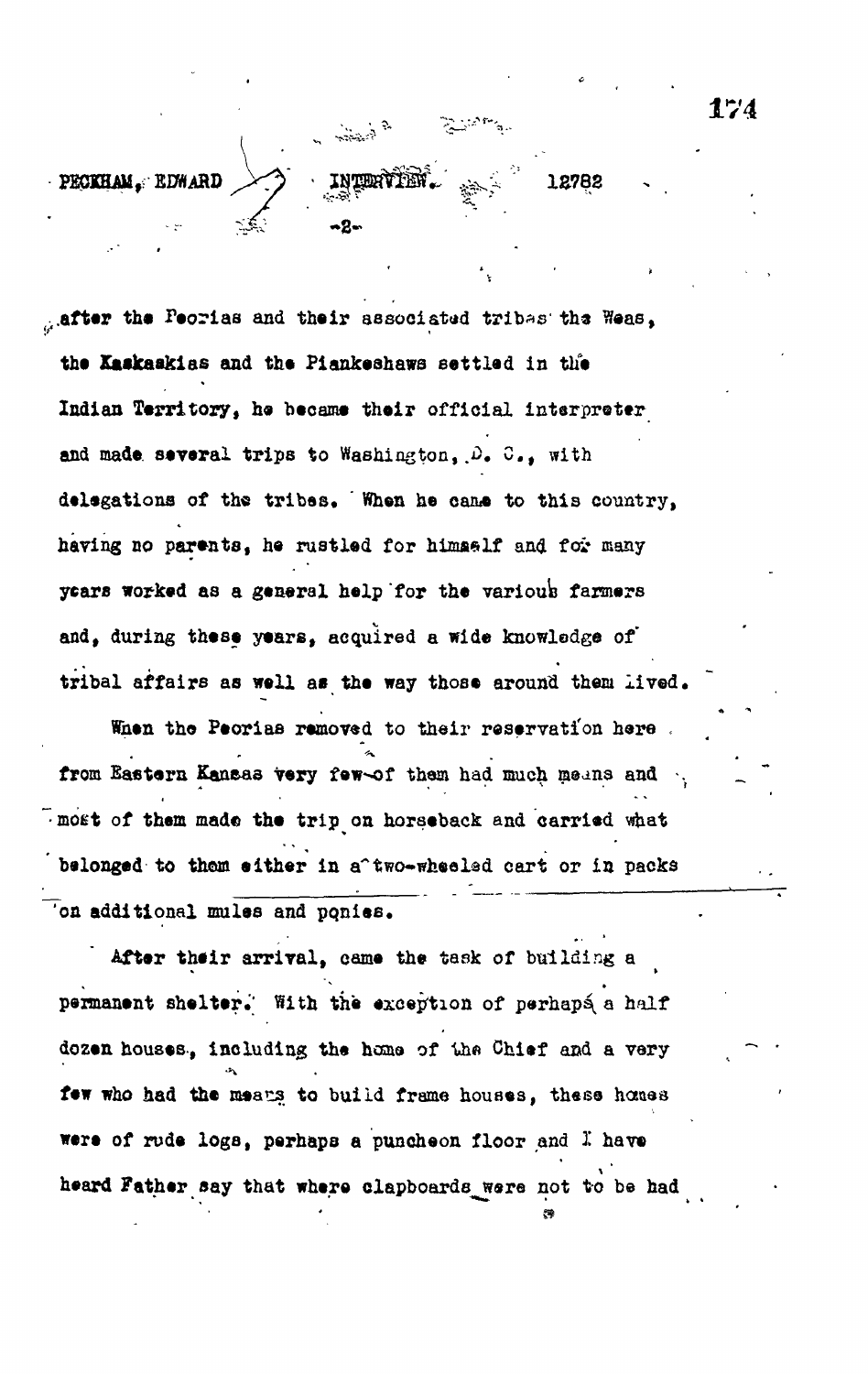12782

# PECKHAM, EDWARD.

as shingles they made shingles of bark for the houses a d these were fastened to the rafters by means of kooden pile. When father and mother were married, Father had inproved his home and had a two-room log ho se and a kitchen of pative lumber and hung o blanget up at the door as - 56 protection from the cold weather.

INTERVIET

## PIONEER LIFE.

After the Peorias and their friends came here, they endured many hardships while trying to build their homes and get settled. Once when they had raised no crops because of a drouth, I have often heard Father describe the many things that they did to get along and among the things **TOY ON** 

They cut the hackberry, the elm and the poplar tender shoots and fed them to their stock to keep them alive and they cut up the sycamore to make syrup, and tea. Ther they were hunting and would kill a doer and have mo way o cooking, they would clean the paunch, cut up the meat in chunks and put these inside the paunch. They would then build a fire between two stakes and overthe fire, suspended from a pole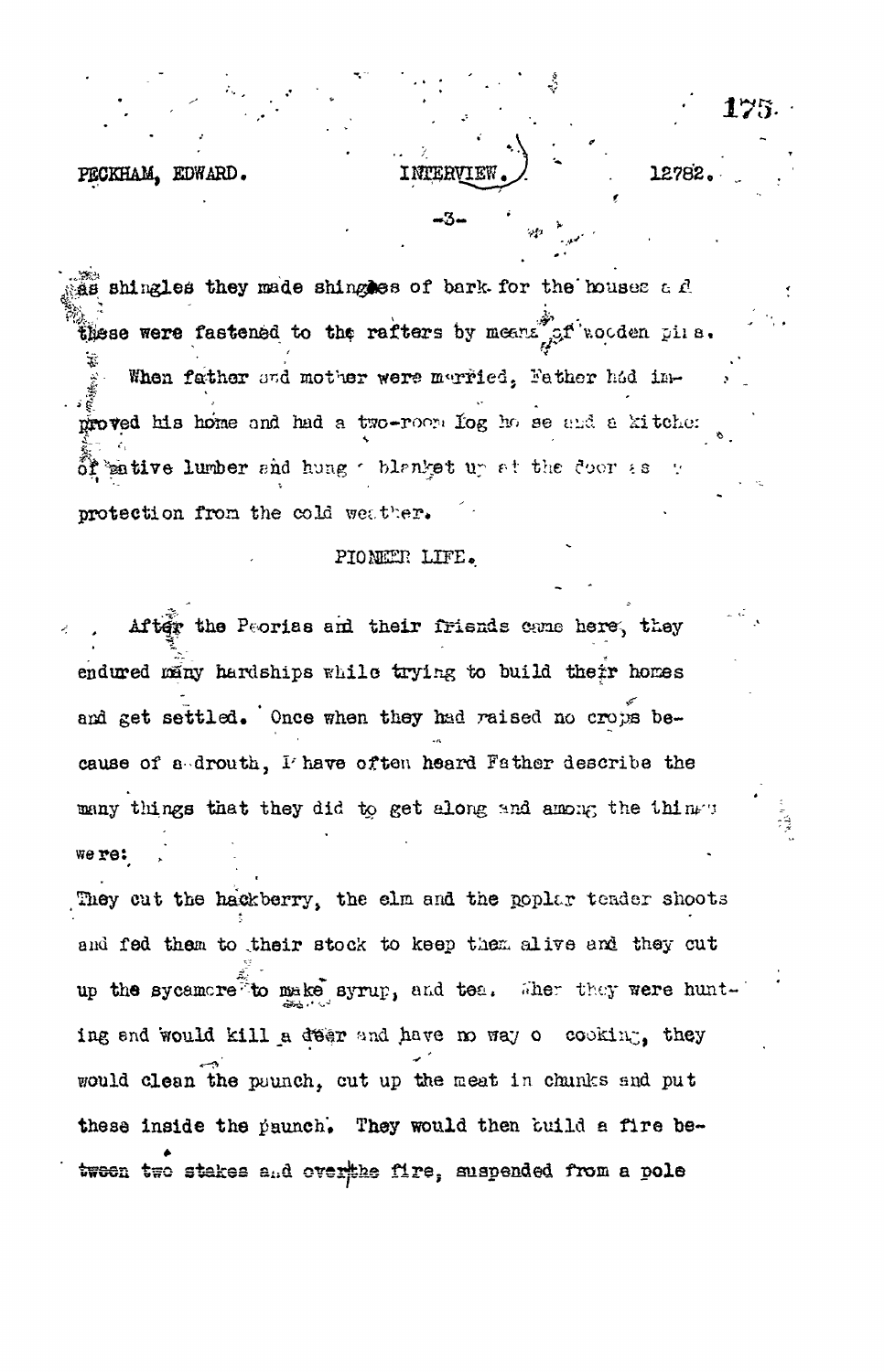connecting the two stakes, they would place the paunch containing the meat and this was kept turning continually until it was cooked. Sometimes meat was fried on a rock that had been heated over or in a fire.

 $\mathcal{F} = \{ \mathbf{v}_i, \mathbf{v}_j \}$ 

 $12782$ 

**176**

*\**

*i*

. . . « , •  $\bullet$  .  $\bullet$  .  $\bullet$  .  $\bullet$  .  $\bullet$ 

INTERVIEW.

;

PECKHAM, EDWARD.

Bread was fried on two sticks over the fire or cooked on the hot rocks as well as baked in the hot ashes.

The Indians<sup>+</sup>would roll a fish in mud or clay, put it in the hot ashes and when cooked the skin came of it with the baked mud or clay. The sinew weed was used to make thread.' This grew here and after peeling off the bark the body of the weed could be separated into very fine inreads which are very strong and durable. The bark is white and the plant grows about two feet high.

Indian greens was another Thof greatly appreciated by , the Peorias. These grew two or three feet high and had a square stem and little tender shoots protruded at the leaf stem.

In those days, father helped to make many coffins. When one was needed they cut a log the length required which wes barked and then space sufficient for the bely was then hollowed out in the log.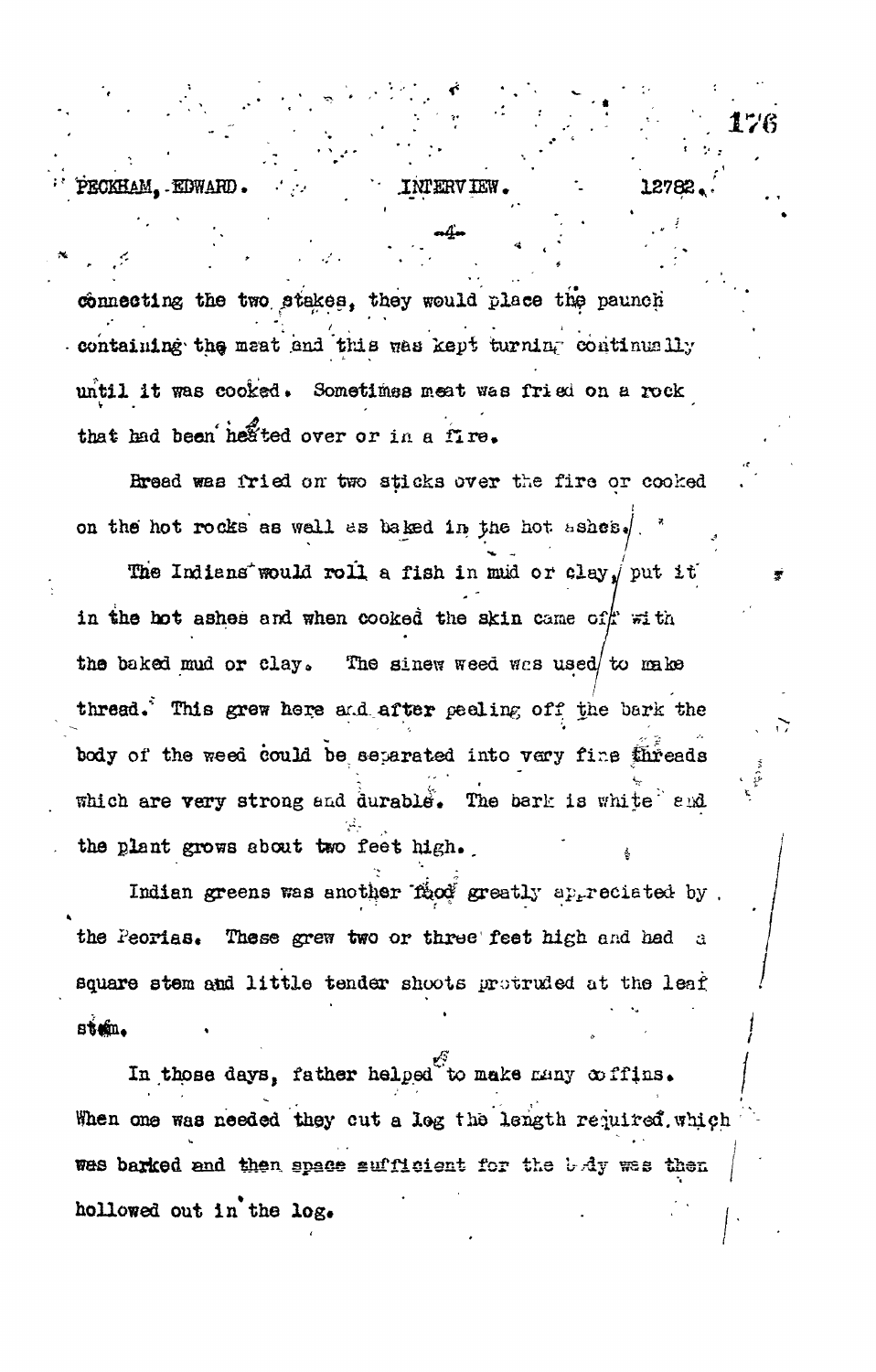FECKHAM, EDWARD

12782

In the early days a soldier came through the Peoria reservation here and was taken sick and died. Father helped to make his coffin and, with others c? the tribe. buried him in a grove near Spring River. Faey marked a hickory tree at the head of the grave with marks three feet from the ground  $x$  a chinkapin oak at the foot of the grave near the ground. Later, some officials cane from Washington looking for this grave, saying that the man had some valuable papers with him. Father ent with them and searched for the grave but the marked trees had been destroyed.

Another incident that I have heard my father tall am 三兵 laugh about was an old custom that after the death'of an Indiang the body could not be buried until some one would tell of some good leed done by the deceased or something that he excelled in. An old man died and they were still holding the body and asking those who came if they knew of anything/that he had done/or excelled in, when one day an old lady came. They asked her if she knew anyt ing good of the deceased a d she asked to see the body and when she saw who it was she replied. The was a good smoker' le was buried.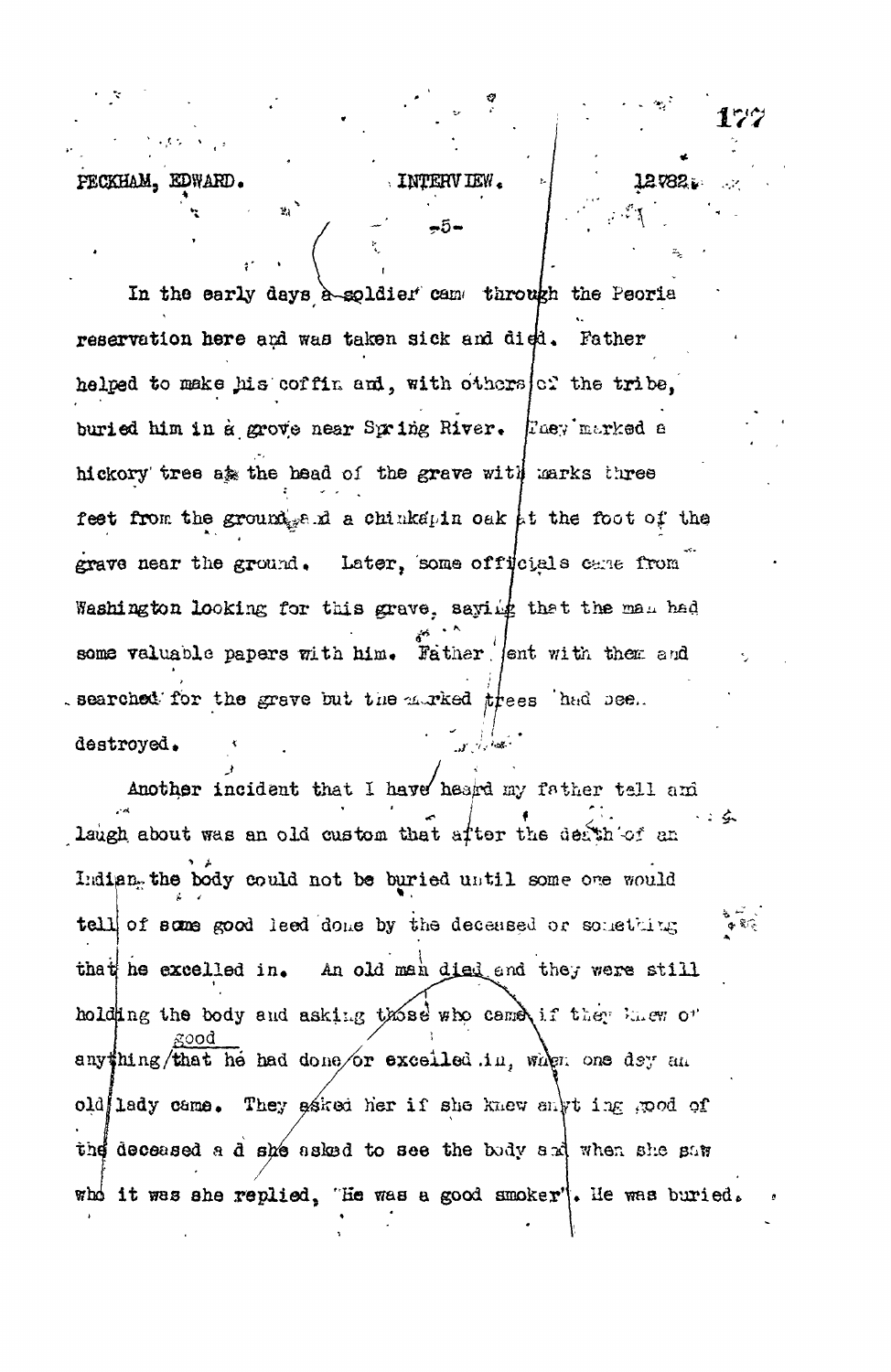#### INTERVIEW.

**! . -6 - :**

PECKHAM, EDWARD.

Another incident that Father liked to recall, happened after the Peorias had been here some years. One day, a white family drove in looking for a place to lease. They came to Uncle John Charley's place and he told them to  $\sqrt{ }$ come back the next Wednesday, that he thou git that he could find a place for them. Before time for their return he **. 'f -'** gathered  $\mathbf{u}_P$  turkey feathers and made a large head-drivit. smeared his face with the red peint from the redroot. and some yellow clay, dressed himself in some old beaded clothing and, armed with a huge tomahawk, waited for then by the side of the road, concealed in some bushes. When they were even with him he sprang to the road title wild fell, brandishing his tomahawk. The family left as fest as their borses would travel and never returned and Uncle John hever tiged of laughing over his 'Wild Indiar Stunt".

## laughing over his 'Wild Indiar Stunt'',

When the Peorias first came to this state most  $\phi$ f the lond that was theirs was an open prairie, with only/a little timber along Spring River and less along the smaller creeks.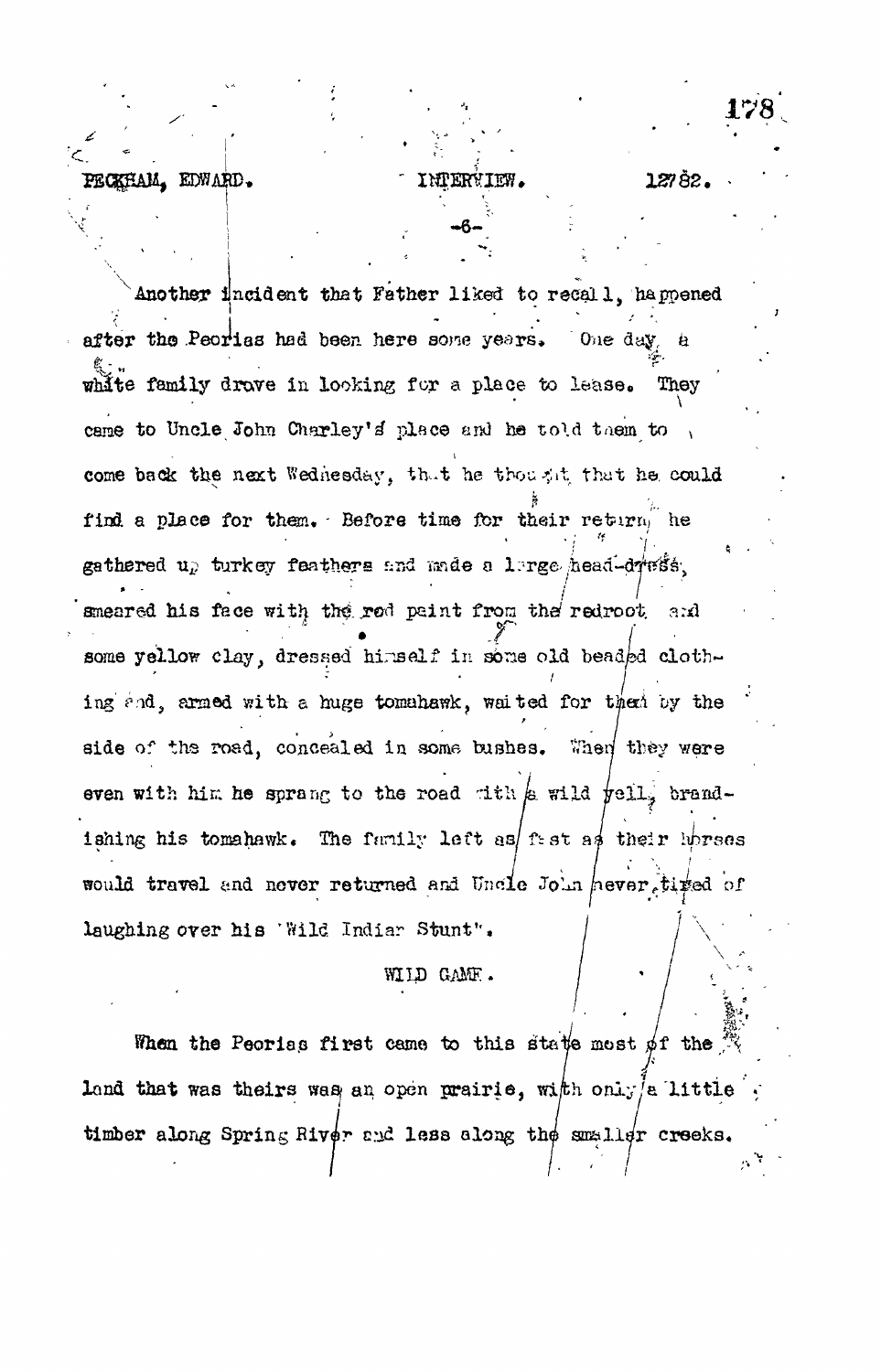### INTERVIEW-

Today there is a growth of young timber over a large part of it which has changed the lo ks of the country very much.

**Fact** 

PECKHAM, EDWARD.

There were some deer here - not many, but even then the Government did not allow you to kill then except ander certain conditions. There was a dear lick of for two our barnyard and I have seen quite a few come here but I never tried to kill one. Wild hogs and wild turkeys were pleatiful as were also the prairie chickens, the squirres, etc.

## LARRIAGE.

. Many years ago, the parents of a young squaw deranded payment for their daughter, so many ponies or blankets, ete., and this condition had to be met by the man's family before the marriage. This changed later and when the missionaries came among our people, they began to marry them in their present fashion.

One of the old marriages that I remember was when Uncle Jerry Hubbard, the old Friends Missionary merici an old ran named Fish at a Brush Arbor at a meetig at the old King Place near Ottawa.

127821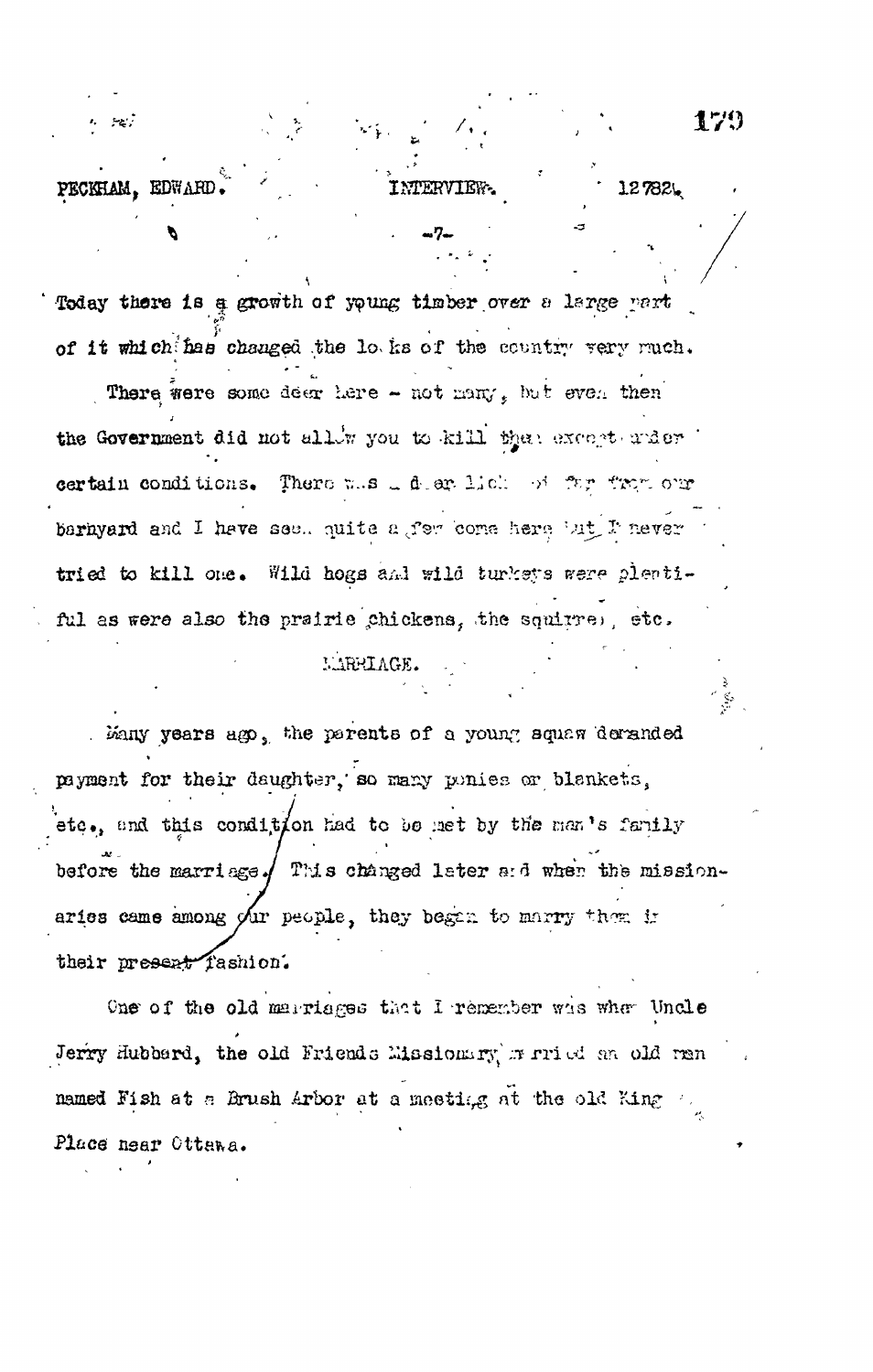THE NEZ ERCES.

INTERVIEW.

PECKHAM. EDWARD.

180

12782.

While the Mez Perces were held in this county they were camped on Spring River not far from my father's place and he took a great interest in watching them, as they did so many things in a different wey from our fig. They were an industrious people and made many things which they would take them to the nearby homes and try to treas for things that they dit not have. They made a basket out of the buck-'usk and willow reeas, also large carved wooden. jars and much beadwork.

In the spring, when the bark would slip easily, they would select their tree and out it and then carefully remove the bark and sew the ends together. This was waterproofed and then across the center to hold the sides spart they would put a pole to make it as wide as they wented it.

Their fish hooks were made of bone, shaped by placing them in the fire and shaping then while they were hot. Also they would cut a hole in the ice and spear the fish but one of the things most remarkeble was once when there wes only about an eighth of /inch of ice on the river and they wanted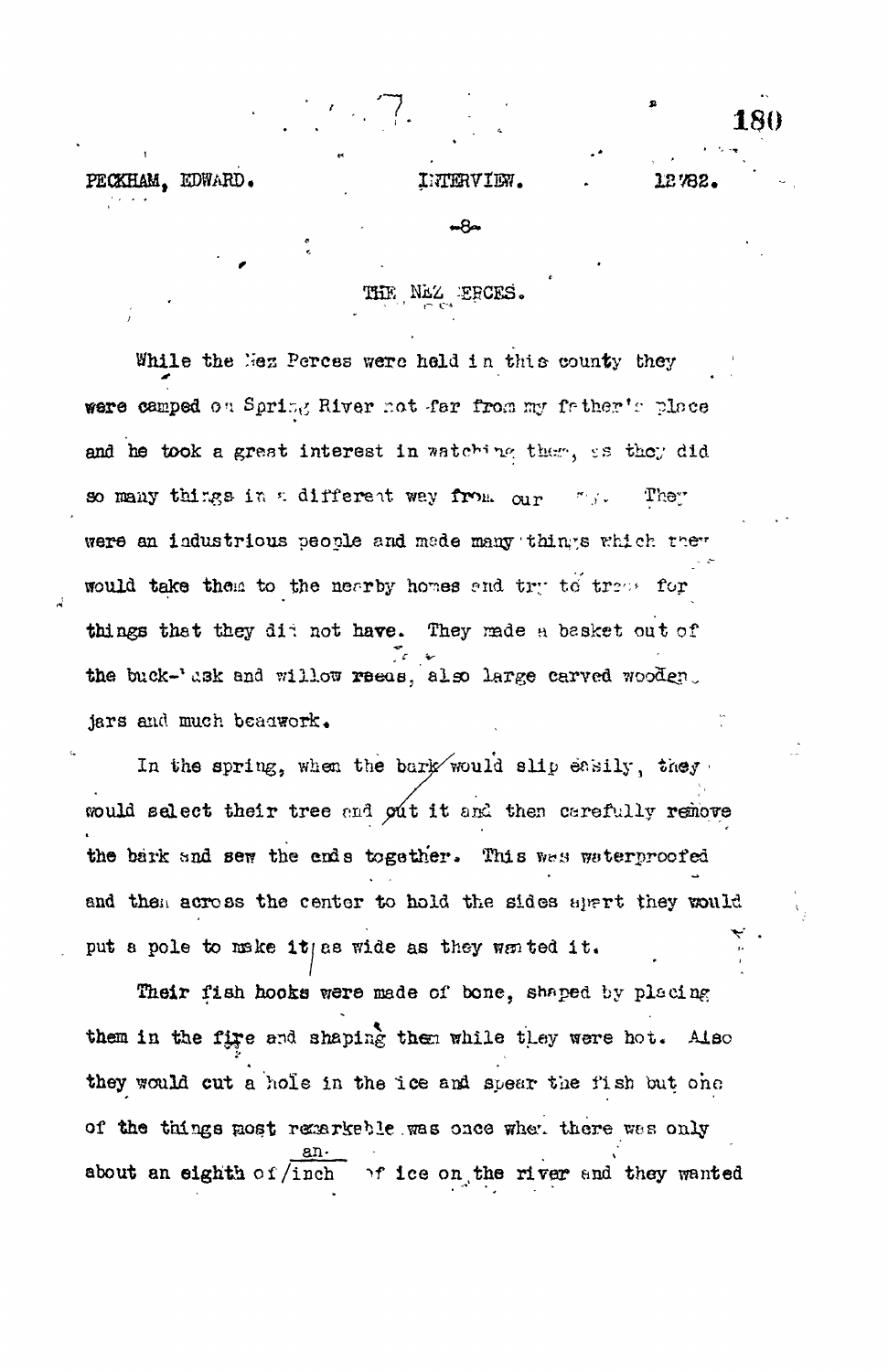$12782.$ 

#### PECKHAM, HOWARD.

to cross was to see them cut for each person two poles each about ten feet long and then, holding one pole in each hand, and with the other held in position between their knees and their feet, they would start across this thin ice and the lengt. of the pole kept these from breaking through.

LNTERVIEW.

To make their bows they would bury their hickory poles in the coals until the outside of the poles churred would and then scrape off the charred portion. This was repeated until the pole became the size wanted and it this way the wood was seasoned at the sime time.

They would hollow out a round bowl out of rock  $\square \vec{\alpha}$ then another that would fit is to this one and between Metwo bowls they would grind their corn and other grains.

The women, dressed in short, full, rie on-triedeskirts and moccasins with a bright blamet or shawl around their shoulders and their black hair work loose and bureheaded were a familiar sight to any of the neighbors or even inthe streets of nearby Seneca. One could drive a good bar. gain with them for bright colored ribbons.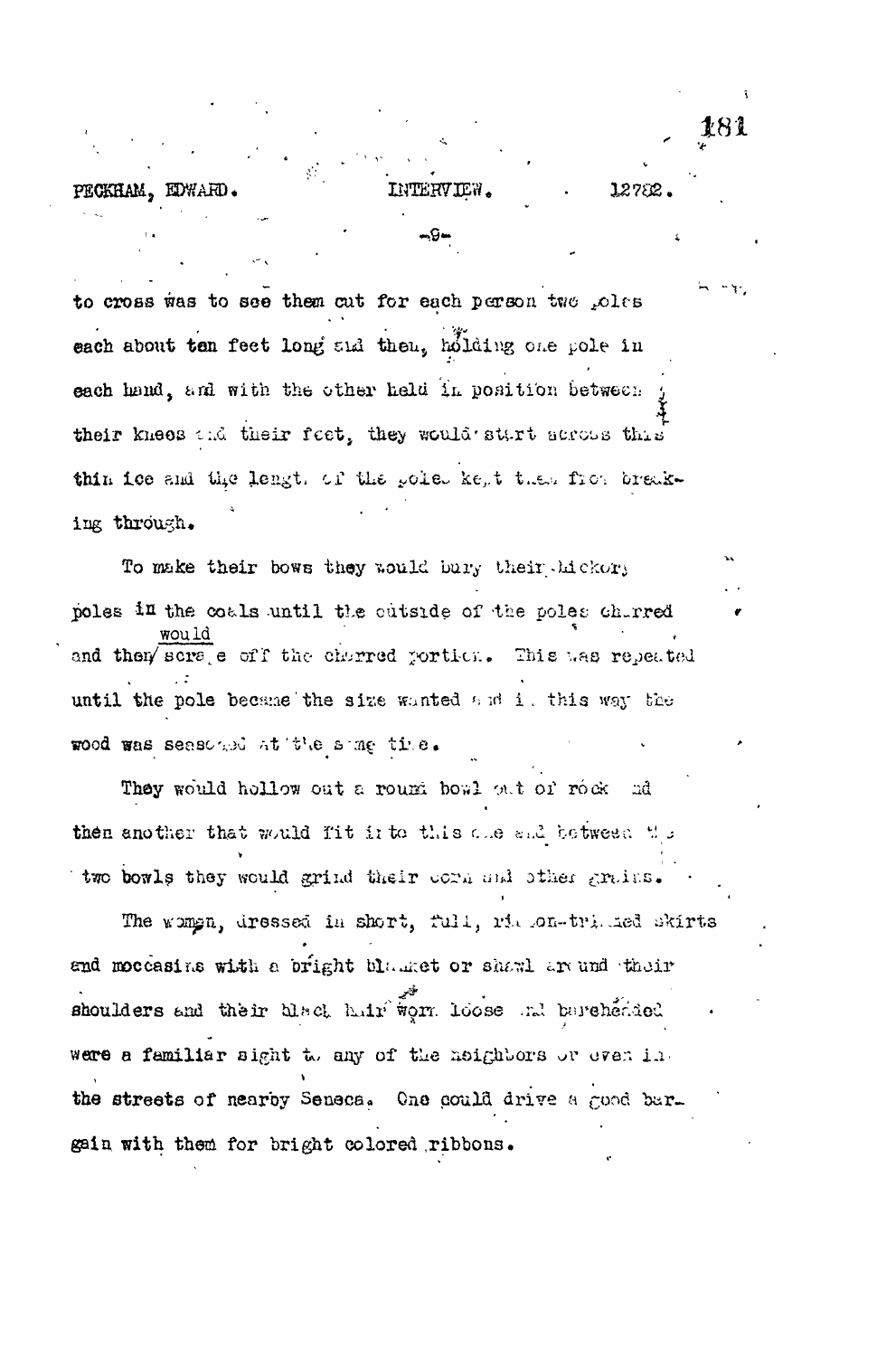When the first members of the Nez Perce tribe died after they came here they wrapped the bodies in either .a deer skin or blanket, sewed them in and then either sat them in the fork. of a tree or bung them from che. . If they could find a hollow tree the body would be placed in the hoklow and seeded in here. As soon, a their practice was reported they were compelled to bury in the hewed of fins made from logs the sage as the rest of the Indians. **Their** principal burying place is one/the Stoner Place, eag-half

**LIMPERVIEW** 

-10-

12782.

mile noita of Spring River.

PECKHAM. EDWARD.

(After they cand here the Nez Perces discurered a cave in the side of a bluff on Spring River south of the sig-Knife Ford that was very hard to get to and well concealed and here they hid many of their belongings which were found many years after they were gone from here, by two members of oria Tribe. It is also said that many years before ti. en old Indian had. Hved in this care and it was , this called the "Old Ludian Refuge".

Cave Springs is about four and a half miles southwest of Peoria on Spring River and a mile northeast of lig-Knife This water around the mouth of the cave has been all Fort.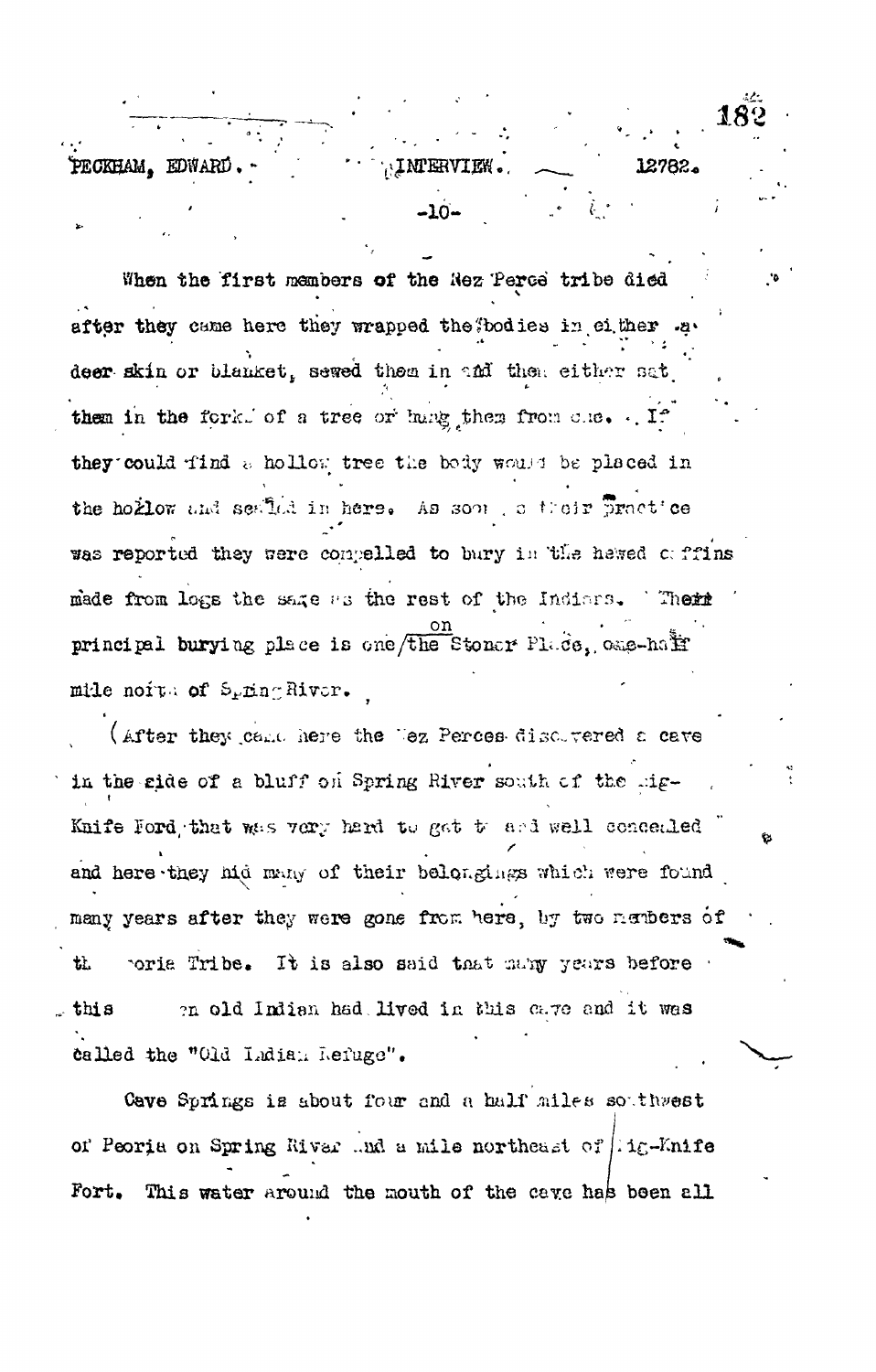dammed up and now /is quite a fishing resort onl the water is so very cold that it is impossible to stay in it even in the warmest weather. This water course has been traveled by wets for sho t sixt; feet back i to the cave but men have joes back through the passage two tiles in in some places it is so earnest that you have to crawl. ιt is evidently an old water course.

INTRAVIEW

 $-11-$ 

12782.

Ý

ทู้

The Old Spenish Mines are in this part of the county and are about five riles 1. rth of Seneca on the old Seneca-Peoria Road. These were supposed to be old copper mines but with the coming of the Indias to this country at that time they were so badly caved in that not ing could be learned about them and about the qulp traces that only be seen today are a few old shaft holes fout two feet etpose which go straight down a ways and then turn at right a glas.

There is an old Indian Battleground some three or four miles east and south of Peoric but this is not overgrow. with timber and is today just a hilly, rough piece of timber, with small mounds and holes that have been asde nostly ់ឆ្ន prospectors.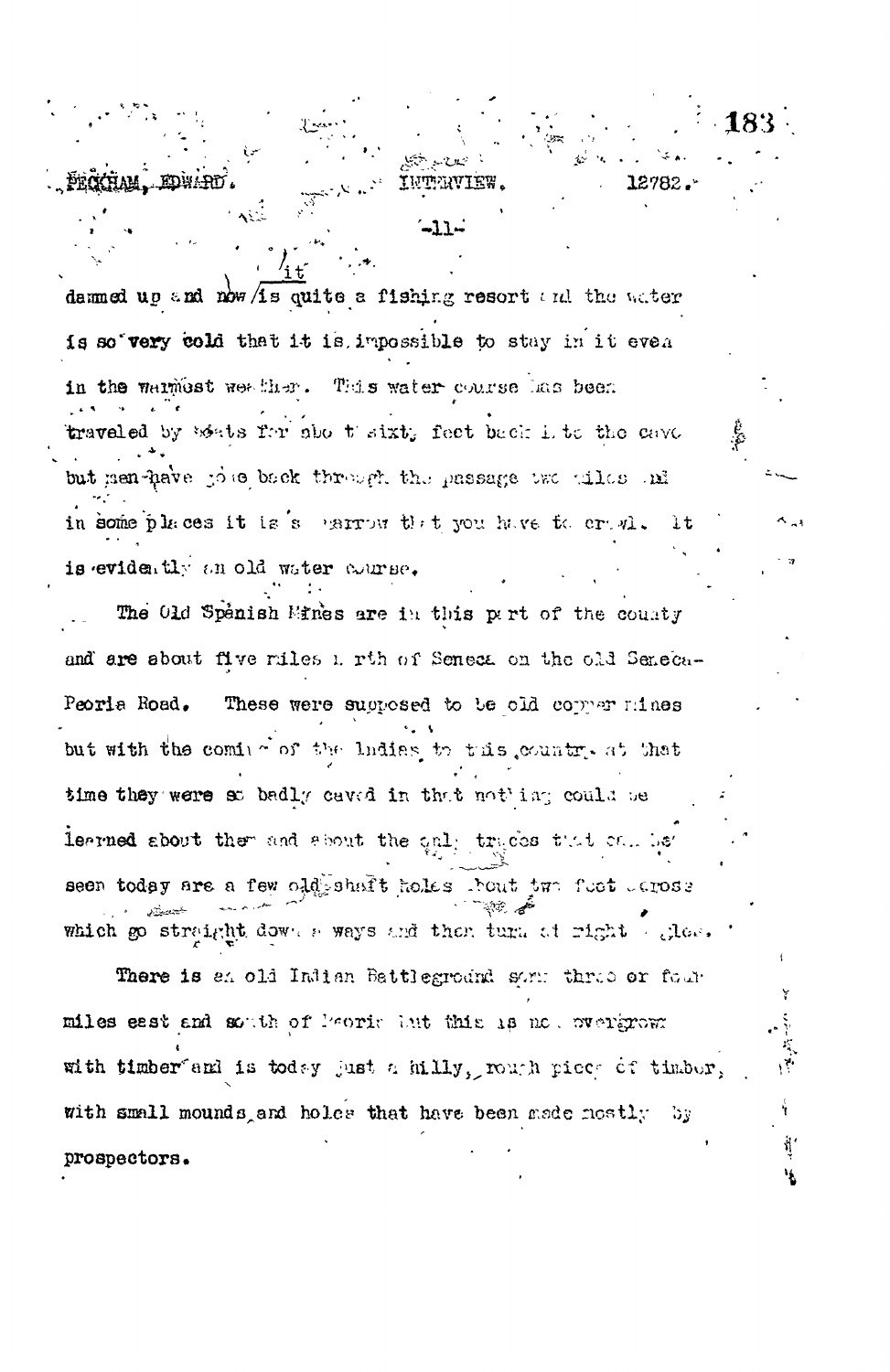PECKHAM. EDWARD.

Another cave on Spring River, just south ad west of the old King Ford east of Mini, is spout helf-wer up the side of the steep bluff. This is about seventy-five feet from the ground and about the same distance from the top of the bluff. At one time there we a possible dirt the month but these rocks have crupled and fallen and today there is no way to resch it. Tradition is that this was a hiding place of the James leys and that their initials are to be found around its mouth.

**INTERVIEW** 

184

12782.

South of our home about . half rile is another old battleground. The buritl rounds are on the side of a 'ill and behind these mounds the Initens would hide of aboot those who came around the hill. This hill is now envered by timber, also. On of my childhood nonoricapis of the great herd of shoep on the hills between our home and Laxter Springs, Kansas. In the early days are would a  $\ell$ pass them and see the shaep either lying or grazing on the side of the hill', they lucked just like little round white mounds. They belonged to an old man at Barter Springs named Rickstraw. One day I was passing his house and wanted water for my team and he charged me 50¢ for two buckets of water.